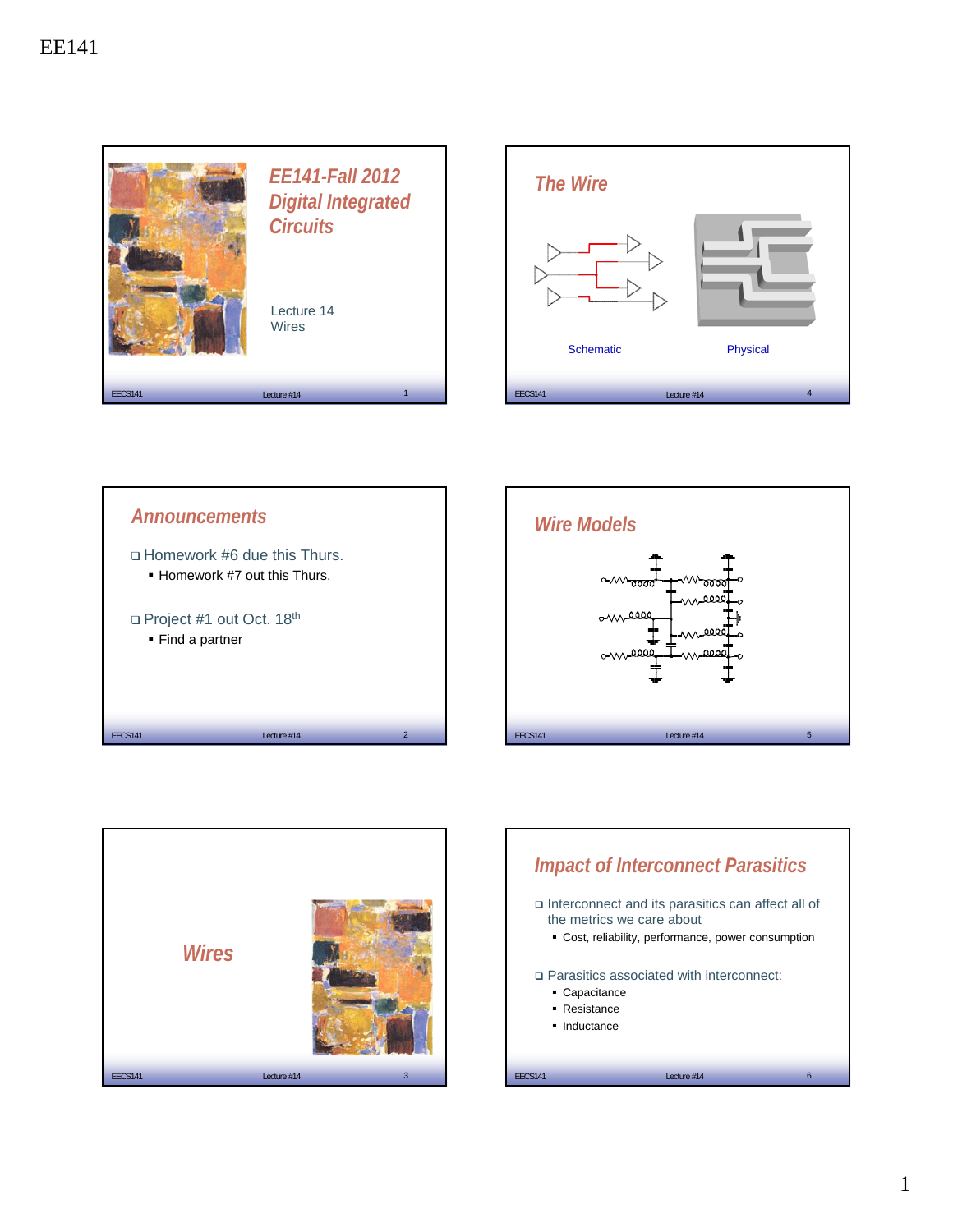









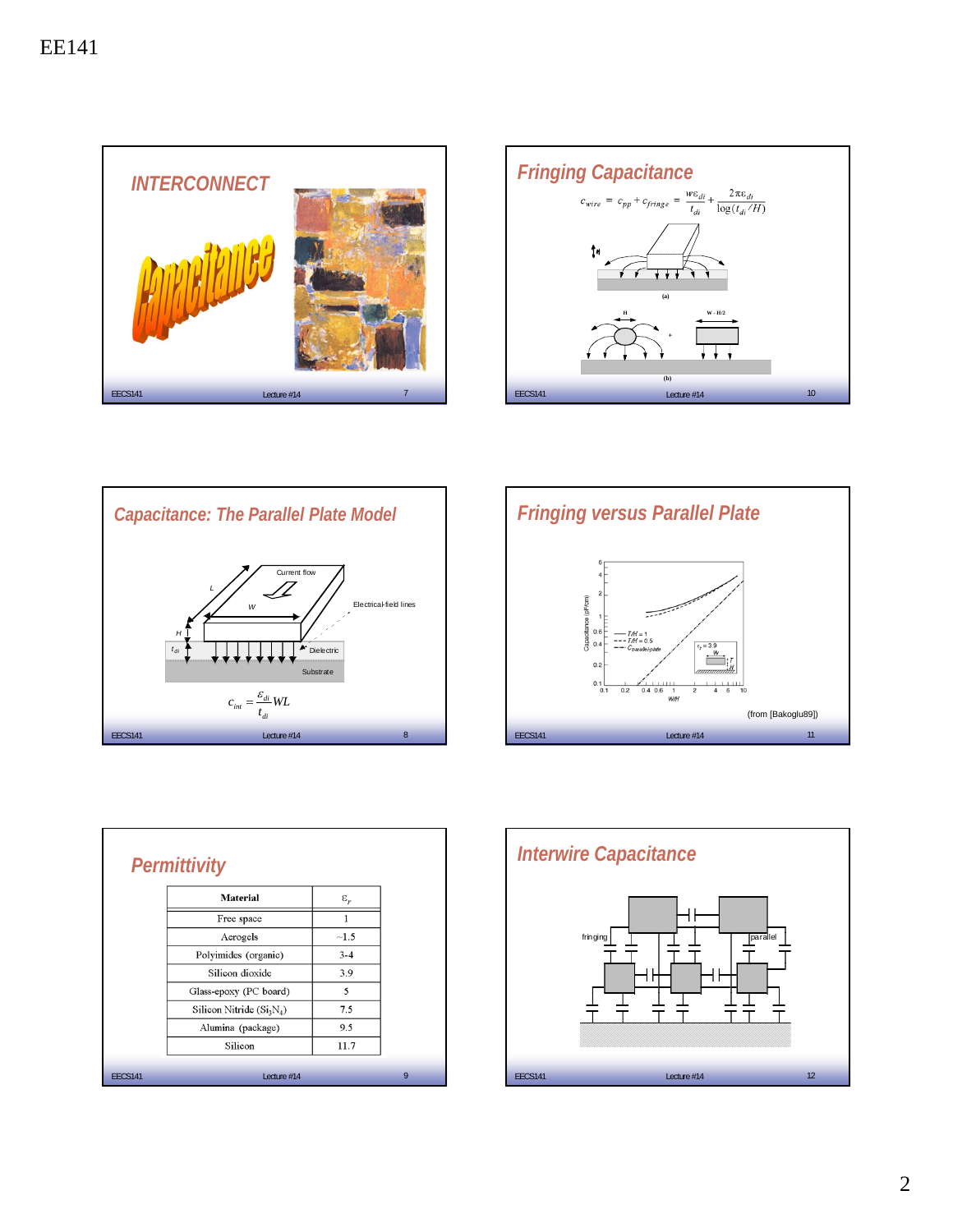





|                 |       |                    | Botton plote   |     |     |                 |                 |
|-----------------|-------|--------------------|----------------|-----|-----|-----------------|-----------------|
|                 | Field | Active             | Poly           | A11 | AI2 | Al <sub>3</sub> | Al <sub>4</sub> |
| Poly            | 88    | af/pr <sup>2</sup> |                |     |     |                 |                 |
|                 | 54    | af L               |                |     |     |                 |                 |
| Al1             | 30    | 41                 | 57             |     |     |                 |                 |
|                 | 40    | 47                 | 54             |     |     |                 |                 |
| AI2             | 13    | 15                 | 17             | 36  |     |                 |                 |
|                 | 25    | 27                 | 29             | 45  |     |                 |                 |
| Al <sub>3</sub> | 8.9   | 9.4                | 10             | 15  | 41  |                 |                 |
|                 | 18    | 19                 | 20             | 27  | 49  |                 |                 |
| Al <sub>4</sub> | 6.5   | 6.8                | $\overline{7}$ | 8.9 | 15  | 35              |                 |
|                 | 14    | 15                 | 15             | 18  | 27  | 45              |                 |
| AI5             | 5.2   | 5.4                | 5.4            | 6.6 | 9.1 | 14              | 38              |
|                 | 12    | 12                 | 12             | 14  | 19  | 27              | 52              |



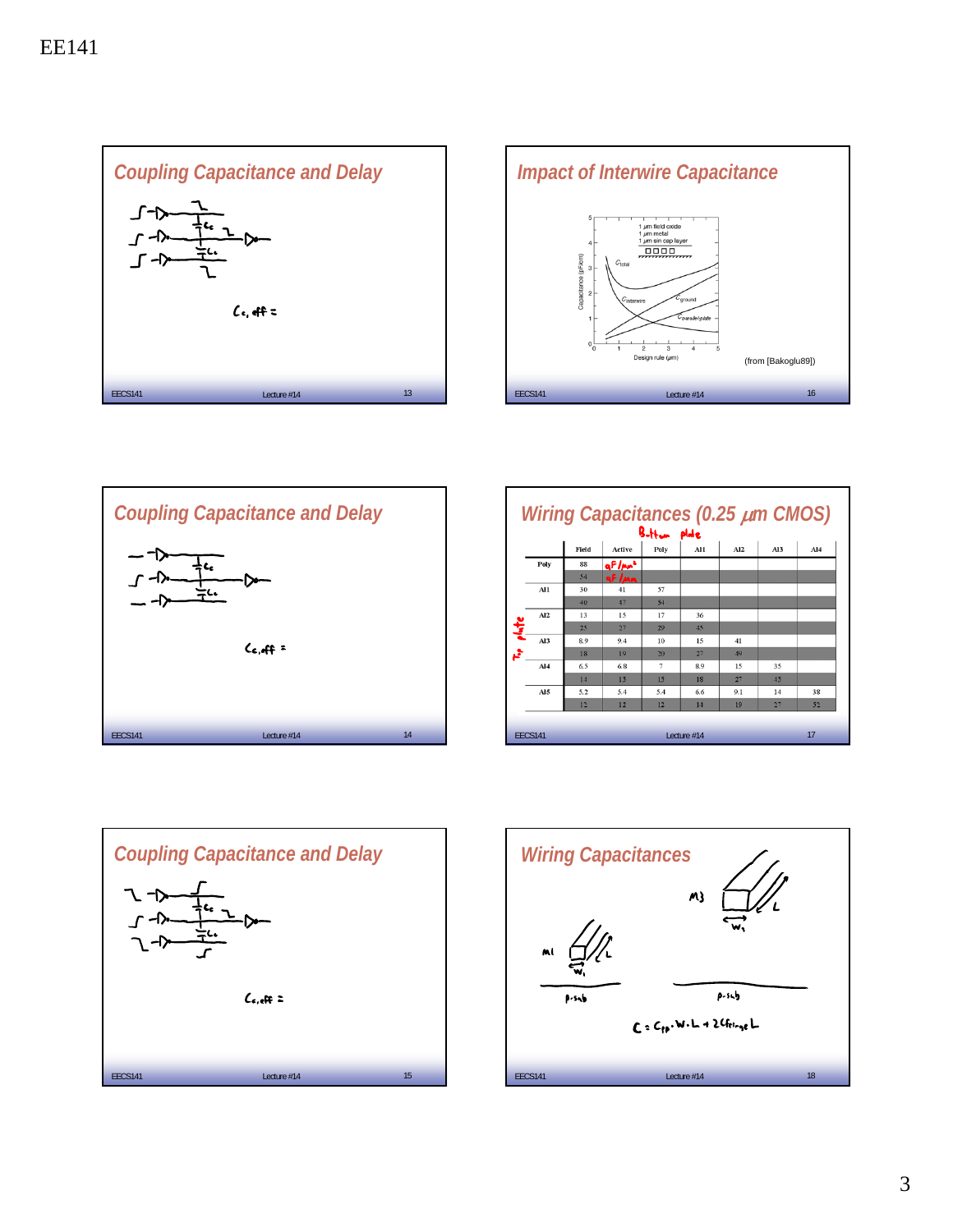

|                | <b>Material</b>                         | Sheet Resistance ( $\Omega/\square$ ) |  |  |  |
|----------------|-----------------------------------------|---------------------------------------|--|--|--|
|                | n- or p-well diffusion                  | $1000 - 1500$                         |  |  |  |
|                | $n^+$ , $p^+$ diffusion                 | $50 - 150$                            |  |  |  |
|                | $n^+$ , $p^+$ diffusion with silicide   | $3 - 5$                               |  |  |  |
|                | $n^+$ , $p^+$ polysilicon               | $150 - 200$                           |  |  |  |
|                | $n^+$ , $p^+$ polysilicon with silicide | $4 - 5$                               |  |  |  |
| Aluminum       |                                         | $0.05 - 0.1$                          |  |  |  |
|                |                                         |                                       |  |  |  |
| <b>EECS141</b> | Lecture $#14$                           | 22                                    |  |  |  |